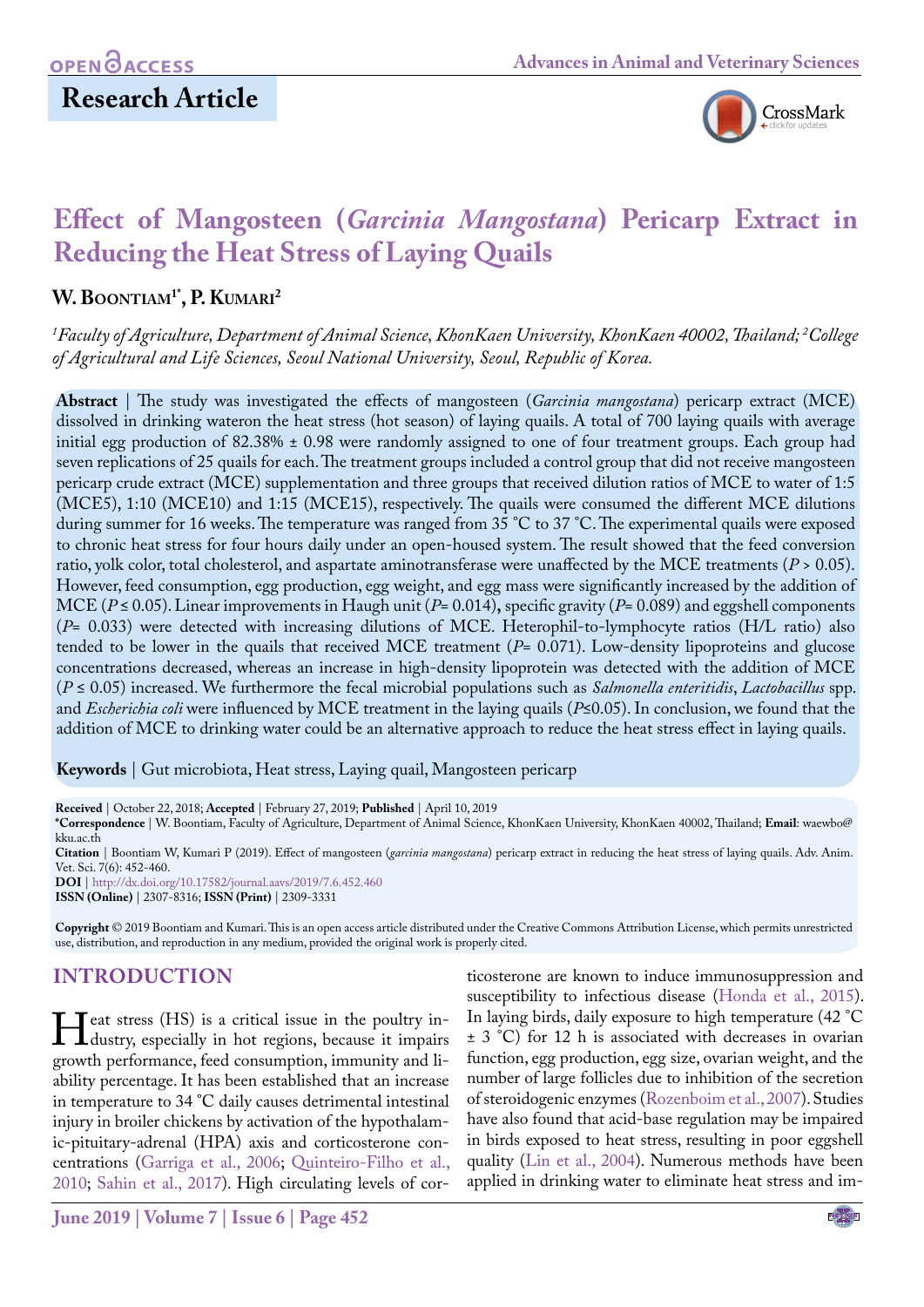# **OPEN GACCESS**

prove laying performance [\(Ahmad et al., 2008\)](#page-7-2). However, little is known about the effects of medicinal plant extracts [\(Alipour et al., 2015;](#page-7-3) Diaz-Sanchez et al., 2015). Therefore, it is challenging for poultry producers to find new strategies to solve the problem of environmental stressors.

*Garcinia mangostana* (mangosteen) is a tropical evergreen tree, common in Indonesia, Myanmar, Sri Lanka, the Philippines and Thailand (Pedraza-Chaverri et al., 2008). The genus *Garcinia* contains a variety of phenolic compounds, including tannins, anthocyanins, and xanthones [\(Zader](#page-8-3)[nowski et al., 2009](#page-8-3)). Recently, it has been found that the pericarp of *G. mangostana* is rich in 9-hydroxycalabaxanthone, parvifolixanthone, α-mangostin and rubraxanthone [\(Mohamed et al., 2014](#page-8-4)). These compounds have various biological effects, such as antibacterial [\(Suksamran et al.,](#page-8-5) [2003](#page-8-5)), anti-inflammatory [\(Chen et al., 2008](#page-7-4)), anticancer ([Yu et al., 2009\)](#page-8-6), and antioxidant properties [\(Mohamed](#page-8-4) [et al., 2014](#page-8-4); [Thong et al., 2015](#page-8-7)). A laying trial found that the inclusion of 1 g mangosteen pericarp per kilogram of diet resulted in improved eggshell thickness and decreases in yolk cholesterol and blood triglyceride concentrations [\(Rusli et al., 2015\)](#page-8-8). However, no data are available on the effects of adding mangosteen crude extract (MCE) to the drinking water of laying quails exposed to high ambient temperatures. Consequently, an experiment was carried out to investigate the effects of adding extract of mangosteen pericarp to the drinking water of laying quails on productive performance, egg quality, heterophil-to-lymphocyte (H:L) ratio, blood metabolites and gut microbiota during summer.

## **MATERIALS AND METHODS**

#### **Preparation of Mangosteen Pericarp Extract**

Approximately 12 years of mangosteen pericarp by-product was collected from Chatuchak market (Bangkok, Thailand). The mangosteen residue was washed with tap water to eliminate unwanted materials and directly dried in an oven at 100 °C for 96 h. After complete cooling to room temperature, the samples were ground, and an extract from the pericarp was made following the method of [Tjahjani et](#page-8-9) [al. \(2014\).](#page-8-9) The extraction solvent was then separated and filtered with Whatman No. 1 filter paper (Sigma-Aldrich Inc., Darmstadt, Germany). The extracted layer was further evaporated using rotary evaporator (Scientific Industry and Trade Co., Ltd., Zhengzhou, China). The yield of 500 g dried weight of mangosteen pericarp extract powder was 11.48% (w/w)*.*

#### **Hosing Condition and Experimental Diet**

Seven hundred laying quails at 90 days of age were assigned at random to one of four treatments based on their average egg production (82.38%). Each group consisted of seven

<span id="page-1-0"></span>**Table 1:** Nutrient composition of experimental diet (% as fed basis)

| $ca$ Dasis $l$                |        |
|-------------------------------|--------|
| Ingredient (%)                | Amount |
| Corn                          | 52.71  |
| Soybean meal-45%              | 10.00  |
| Corn gluten meal              | 12.89  |
| Rice bran                     | 1.43   |
| Cassava meal                  | 20.00  |
| Rice bran oil                 | 0.87   |
| L-lysine sulfate (78%)        | 0.18   |
| DL-methionine (99%)           | 0.10   |
| L-tryptophan                  | 0.02   |
| Dicalcium phosphate           | 1.44   |
| Salt                          | 0.35   |
| Limestone                     | 0.01   |
| Calculated value              |        |
| Metabolizable energy, kcal/kg | 2,900  |
| Crude protein (%)             | 24.00  |
| Lysine $(\%)$                 | 1.20   |
| Methionine                    | 0.54   |
| Methionine + cysteine         | 0.84   |
| Calcium (%)                   | 0.80   |
| Available phosphorus (%)      | 0.30   |
| Analyzed composition          |        |
| Crude fat (%)                 | 4.91   |
| Crude protein (%)             | 23.84  |
| Ash $(\%)$                    | 9.82   |
| Moisture (%)                  | 4.26   |

Moisture (%) 4.26<br><sup>1</sup>Provided the following per kilogram of diet: vitamin A, 8,000 IU; vitamin  $D_3$ , 1, 600 IU; vitamin E, 34 IU; d-biotin, 64g; riboflavin, 3.4 mg; calcium pantothenic acid, 8mg; niacin, 16mg; vitamin B<sub>12</sub>, 12g; vitamin K, 2.4mg, Se, 0.1mg; I, 0.32 mg; Mn,  $25.2 \text{ mg}$ ; CuSO<sub>4</sub>, 53.9 mg; Fe, 127.3mg; Zn, 83.46 mg; Co, 0.28 mg.

replicates with 25 quails. The treatments included several MCE dilutions with tap water as follows: treatment without MCE (CON), MCE5, MCE10 and MCE15, which were MCE in tap water at ratios of 1:5, 1:10, and 1:15, respectively. All birds were given the different MCE dilutions from 90 to 202 days of age. The experiment was conducted from April to July (16 weeks) in Ang Thong province in central Thailand. The experimental laying quails were raised in an open-housed system in which the temperature ranged from 29 °C to 33 °C in the morning (from 9 to 12 am) and 35 °C to 37 °C in the afternoon (from 1 to 5 pm). The birds were exposed to artificial light daily from 04:00 to 20:00 (18L: 6D). Feed and water were given twice daily at 08:00 and 15:00 to ensure that all experimental birds had free access to feed and water throughout the course of the study.

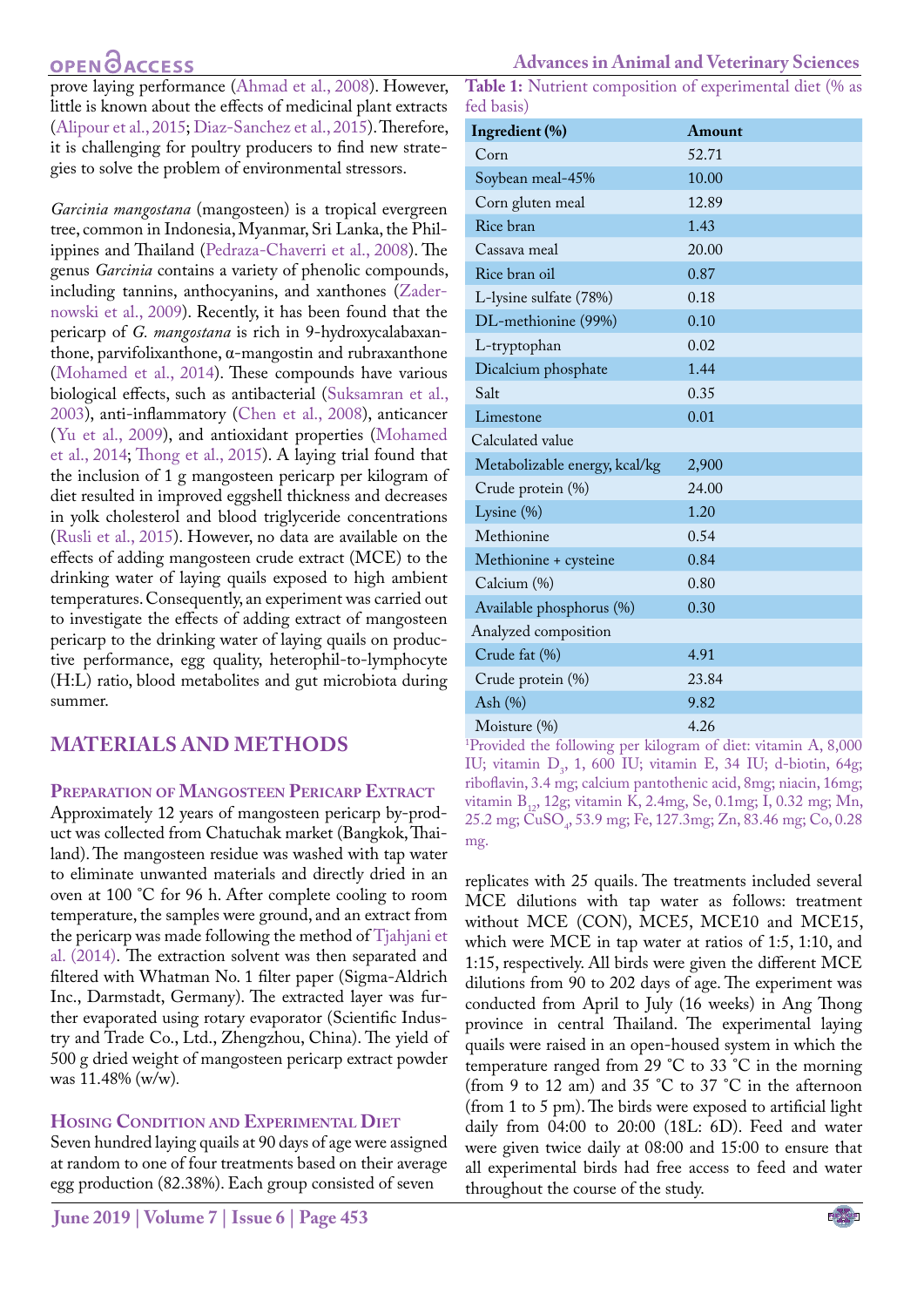**Advances in Animal and Veterinary Sciences**

The experimental diets were similar in all treatments and were formulated to meet or exceed the standard nutrient requirement of laying quails in a peak period ([Table 1\)](#page-1-0) ([NRC, 1994\)](#page-8-10). All experimental care and handling of laying quails were in accordance with the animal committee approved by the National Research of Thailand (Bangkok, Thailand).

#### **Egg Production and Feed Efficiency**

The eggs in each cage were counted, collected and weighed daily at 15:00. These data were used to calculate henday egg production and average egg weight. Egg mass was calculated as (hen-day egg production x average egg weight)/100. The residue and added feed were collected at the 0, 4,8,12, and 16 weeks of age, and shown as a cumulative data. These data were used to calculate the feed conversion ratio **(**FCR**)** and feed consumption. The number of dead laying quails in each replicate was used to adjust feed consumption. The number of cracked eggs, including those with hairline cracks, pinhole cracks and body cracks, was recorded and summarised as the percentage of damaged eggs. All criteria for laying performance and feed efficiency were included in the cumulative data.

#### **Egg Quality**

Egg quality traits including Haugh unit, specific gravity, eggshell component, eggshell thickness and yolk color score were measured every 4 weeks, using 42 eggs per treatment (n = 168 samples) with an average egg weight of 10.34  $\pm$ 1.13 g. Whole selected eggs were used to determine egg specific gravity using concentrations of NaCl ranging from 1.070 to 1.090. The eggshell composition was calculated by subtracting the albumen plus yolk weight from the whole egg weight. Yolk color was scored using a Roche color fan (Technical Services and Supplies, York, UK). The albumen height was measured in three different positions, and its value was used to calculate albumen freshness using the formula of [Eisen et al. \(1962\)](#page-7-5) [Haugh unit =  $100 \times \log$  $(H + 7.57 - 1.7 \times W^{0.37})$ , where H is the albumen height (mm) and W is the egg weight (g) (Technical Services and Supplies, York, UK).The eggshell thickness was measured after removing adhering albumen with tap water and drying for 72 h at room temperature. The eggshell measurements were taken three times around the equator of the egg using a digital micrometer (Mitutoyo Corporation, Kanagawa, Japan), and the average value for each egg was recorded.

### **Blood Collection and Analyses**

Twenty birds were randomly selected before conducting the experiment and a total of 84 birds (three birds per replication) were selected at the end of the experiment. Blood collection was performed from 09:00 to 10:00 using sterilized needles and syringes via a jugular vein, and the

procedure was completed within a minute to avoid handling stress. Blood samples were directly transferred into 3-mL ethylenediaminetetraacetic acid (EDTA) anticoagulant tube (VacutestKima Inc., Italy) and placed at room temperature for 2 hours to separate sera. After 2 h, blood was centrifuged at 3,000 rpm for 10 minutes. Sera samples were transferred into a 1.5-mL tube using a pipette for measurement of H/L ratios. Briefly, one drop of blood was smeared on a glass slide, and each drop was tested in triplicate. The slides were dried at room temperature before immersion in 95% methyl alcohol solution. Each smeared slide was post-fixed every 20 min a total of 5 times. The slides were manually stained using Wright-Giemsa's method following the manufacturer's guidelines (method WSGD-128, Sigma Chemical, St. Louis, MO). The heterophils and lymphocytes on 100 slides were immediately counted by the same trainer using a light microscope (Olympus American, Center Valley, PA). The remaining sera was used for analyses of total cholesterol (TC), low-density lipoprotein (LDL), high-density lipoprotein (HDL), aspartate aminotransferase (AST), and glucose concentrations using commercial test kits (Zhongsheng Biochemical Co., Ltd., Beijing, China). All samples were run in triplicate using an automatic biochemical analyser (ADVIA 120, Bayer, Tarrytown, NY) according to the manufacturer's instructions, and analysis was performed in the same conditions to avoid assay variations.

#### **Microbial Enumeration**

Three laying quails in each replication were randomly selected at the end of the feeding trial for the collection of faecal samples. The samples (approximately 1 g) were serially diluted 10-fold with 0.9% NaCl and homogenised for 5 min by vortex mixing (Scientific Industries, Inc., New York). Microbial enumeration was then performed on agar plates (Difco Laboratories, Inc., Detroit, MI).After incubation for 48 h at 30 °C, the occurrence of *S.enteritidis* on *S.enteritidis* agar, *Lactobacillus* spp. on *Lactobacillus* MRS broth and *E. coli* on MacConkey agar was recorded. All colonies of each microorganism were counted using a colony counter (Selby, Model SCC100, Sydney, Australia). Each value was recorded as base-10 log cfu/gram of faecal digest.

#### **Yolk Collection and Analysis**

Eighty-four eggs (three eggs for each replication) were randomly chosen at 15:00 on week 8 and the last day of the experiment for yolk cholesterol and triglyceride assays. The egg yolks were directly separated from egg whites and kept at -20 °C for further laboratory analyses. The concentration of yolk cholesterol was detected by gas chromatography according to the procedure of Will and Greenfield (1984), whereas the concentration of yolk triglyceride was detected by commercial test kit, similar to the blood analysis.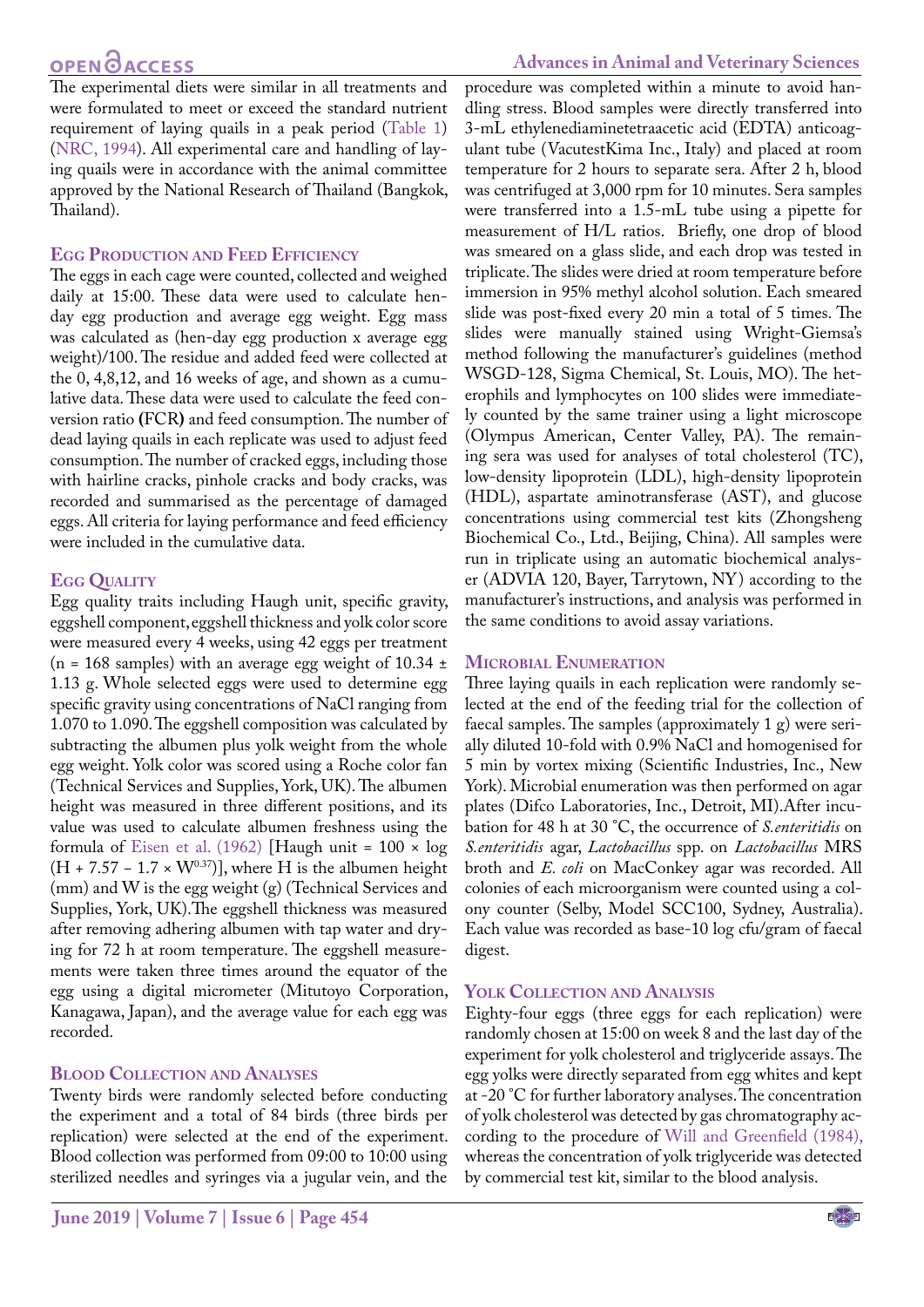# **OPEN**OACCESS

<span id="page-3-0"></span>**Table 2:** Effects of mangosteen (*Garcinia mangostana*) pericarp extract in drinking water on egg production in laying quails throughout the entire period

| $\tilde{\phantom{a}}$<br>Criteria | <b>CON</b>         | MCE <sub>5</sub>   | MCE <sub>10</sub>  | MCE <sub>15</sub>  | SEM <sup>1</sup> |        | $P$ - value |
|-----------------------------------|--------------------|--------------------|--------------------|--------------------|------------------|--------|-------------|
|                                   |                    |                    |                    |                    |                  | Linear | Quadratic   |
| Egg production $(\%)$             | 78.51 <sup>b</sup> | 87.86 <sup>a</sup> | 88.27 <sup>a</sup> | 88.10 <sup>a</sup> | 1.356            | 0.010  | 0.054       |
| Egg weight (g/egg)                | 10.68 <sup>b</sup> | $12.56^{\circ}$    | 12.19 <sup>a</sup> | $12.51^a$          | 0.278            | 0.025  | 0.029       |
| Egg mass (g/day/bird)             | 8.38 <sup>b</sup>  | $11.04^{\circ}$    | $10.76^{\circ}$    | $11.02^a$          | 0.336            | 0.003  | 0.011       |
| $FCR$ (g feed/g egg)              | 2.92               | 2.60               | 2.63               | 2.46               | 0.101            | 0.109  | 0.170       |
| Feed consumption (g/day/bird)     | 24.45 <sup>b</sup> | $28.70^{\circ}$    | 28.39 <sup>a</sup> | $27.02^{ab}$       | 0.970            | 0.193  | 0.254       |
| Damaged eggs (%) <sup>2</sup>     | 9.92 <sup>a</sup>  | 4.60 <sup>b</sup>  | 5.31 <sup>b</sup>  | 5.63 <sup>b</sup>  | 0688             | 0.043  | 0.061       |

FCR = feed conversion ratio, CON = control treatment with no addition of mangosteen pericarp extract to drinking water, MCE5, MCE10 and MCE15 = mangosteen pericarp extract addition to drinking water at the ratio of 1:5, 1:10 and 1:15, respectively. 1 Standard error of the means.

Linear effect by dilution level of mangosteen pericarp extract in drinking water ( $P \le 0.05$ ).

<span id="page-3-1"></span>

| Table 3: Effects of mangosteen (Garcinia mangostana) pericarp extract in drinking water on interior egg quality of laying |  |  |  |  |
|---------------------------------------------------------------------------------------------------------------------------|--|--|--|--|
| quails throughout the entire period <sup>1</sup>                                                                          |  |  |  |  |

| Criteria                  | <b>CON</b>         | MCE <sub>5</sub>     | MCE <sub>10</sub>     | MCE <sub>15</sub>  | SEM <sup>2</sup> | $P$ - value |           |
|---------------------------|--------------------|----------------------|-----------------------|--------------------|------------------|-------------|-----------|
|                           |                    |                      |                       |                    |                  | Linear      | Quadratic |
| Haugh unit                | 81.93 <sup>b</sup> | 88.69 <sup>a</sup>   | $87.81$ <sup>a</sup>  | 87.92 <sup>a</sup> | 0.916            | 0.014       | 0.027     |
| Specific gravity (wt/vol) | 1.070 <sup>b</sup> | $1.080$ <sup>a</sup> | $1.076$ <sup>ab</sup> | $1.078^{ab}$       | 0.001            | 0.089       | 0.045     |
| Eggshell component (%)    | 7.76               | 8.26                 | 8.51                  | 8.44               | 0.006            | 0.033       | 0.198     |
| Eggshell thickness (mm)   | $0.243^b$          | 0.279a b             | $0.286^{\rm a}$       | $0.282^{\rm a}$    | 0.186            | 0.159       | 0.546     |
| Yolk color score          | 4.50               | 4.67                 | 4.83                  | 4.83               | 0.141            | 0.417       | 0.793     |

CON = control treatment with no addition of mangosteen pericarp extract to drinking water; MCE5, MCE10, and MCE15 =

mangosteen pericarp extract added to drinking water at the ratio of 1:5, 1:10 and 1:15, respectively.

<sup>1</sup>Values are presented as mean of 42 egg quails per treatment (n =  $168$  samples).

2 Standard error of the means.

Linear effect by dilution level of mangosteen pericarp extract in drinking water ( $P \le 0.05$ ).

<span id="page-3-2"></span>

| Table 4: Effects of mangosteen (Garcinia mangostana) pericarp extract in drinking water on heterophil-to-lymphocyte |  |  |  |
|---------------------------------------------------------------------------------------------------------------------|--|--|--|
| ratio in laying quails <sup>1</sup>                                                                                 |  |  |  |

| O <sub>1</sub><br>Criteria | <b>CON</b><br>MCE5<br>MCE <sub>10</sub> |       | MCE15 | SEM <sup>2</sup> | $P$ - value |        |                          |
|----------------------------|-----------------------------------------|-------|-------|------------------|-------------|--------|--------------------------|
|                            |                                         |       |       |                  |             | Linear | Quadratic                |
| Heterophils                |                                         |       |       |                  |             |        |                          |
| Initial                    | 27.12                                   | 27.12 | 27.12 | 27.12            |             |        | -                        |
| 16 weeks                   | 44.33                                   | 37.67 | 39.33 | 36.67            | 2.460       | 0.423  | 0.432                    |
| Lymphocytes                |                                         |       |       |                  |             |        |                          |
| Initial                    | 53.46                                   | 53.46 | 53.46 | 53.46            |             |        | ۰                        |
| 16 weeks                   | 36.00                                   | 41.33 | 37.00 | 41.67            | 1.883       | 0.360  | 0.131                    |
| H/L ratios                 |                                         |       |       |                  |             |        |                          |
| Initial                    | 0.55                                    | 0.55  | 0.55  | 0.55             |             |        | $\overline{\phantom{0}}$ |
| 16 weeks                   | 1.21                                    | 0.93  | 1.03  | 0.89             | 0.051       | 0.071  | 0.056                    |

H:L ratios = heterophil-to-lymphocyte ratios; CON = control treatment with no addition of mangosteen pericarp extract to drinking water; MCE5, MCE10, and MCE15 = mangosteen pericarp extract addition to drinking water at the ratio of 1:5, 1:10 and 1:15, respectively.

1 Values are presented as mean of 21 quails per treatment (n = 84 samples).

2 Standard error of the means.

Linear effect by dilution level of mangosteen pericarp extract in drinking water ( $P \le 0.01$ ).

#### **STATISTICAL ANALYSIS**

Laying performance, egg quality, blood stress indicators, metabolic profiles, yolk cholesterol, yolk triglyceride and gut microbiota were statistically analysed according to a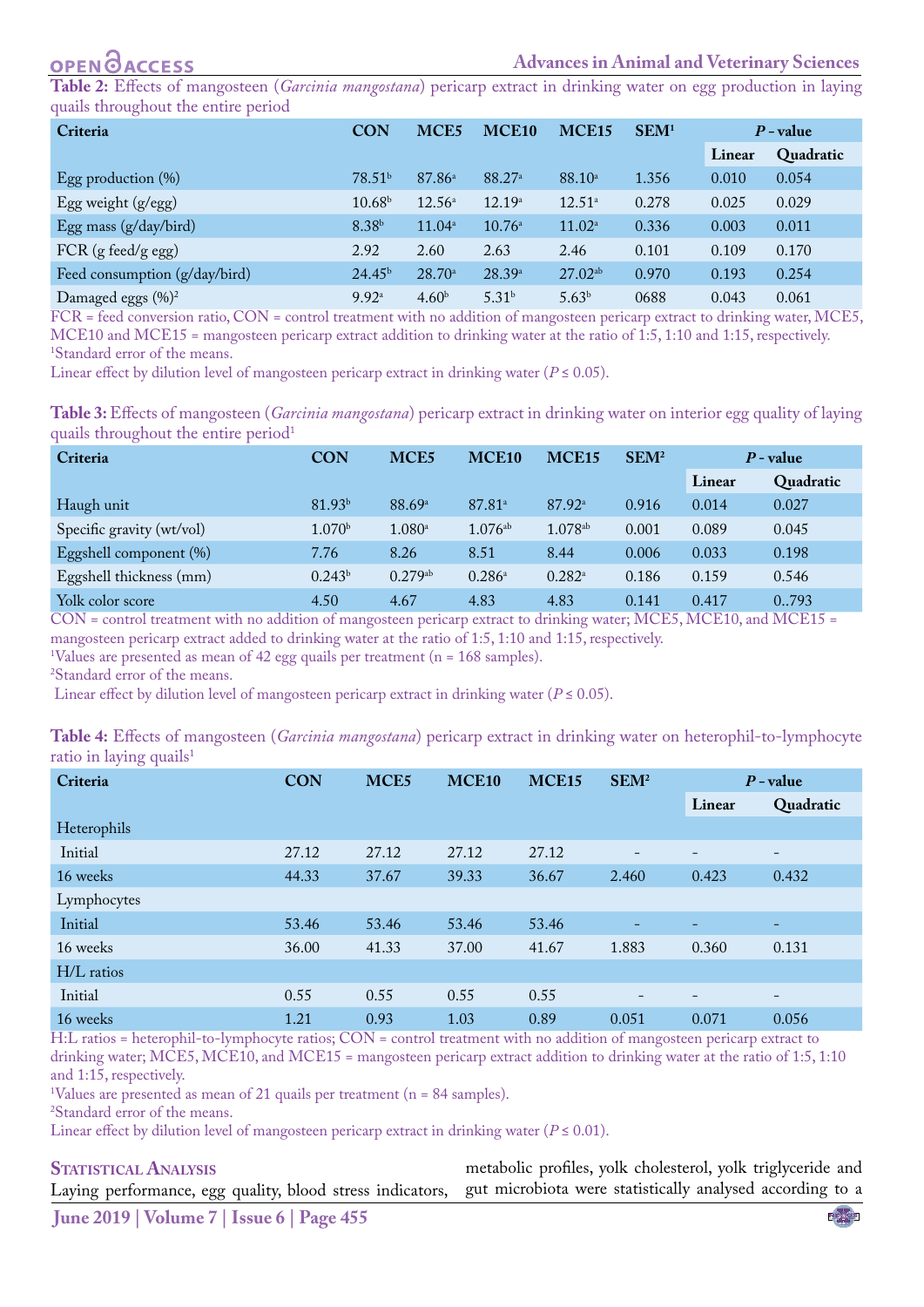# **OPEN GACCESS**

completely randomised design using the general linear model procedure (SAS, Cary, NC). Each cage comprised an experimental unit for the detection of growth performance, whilst the selected quails and eggs comprised the experimental units for the detection of blood immune responses, metabolic profiles, gut microbiota, and yolk cholesterol and triglyceride concentrations. Significant differences amongst treatments were declared by Duncan's new multiple range test. Furthermore, the linear and quadratic effects of increasing the ratio of MCE dilution were used to evaluate treatment effects using orthogonal polynomial contrasts. Significance values of *P*<0.05 were used for the experimental treatments and *P*<0.05 to *P*<0.10 were used to indicate a tendency.

## **RESULTS**

#### **Laying Performance**

The egg production and feed efficiency of the laying quails given MCE in drinking water is being summarised in [Ta](#page-3-0)[ble 2.](#page-3-0) The cumulative data on the feed conversion ratio did not indicate a significant effect of different dilutions of MCE (*P*≤0.05). However, the inclusion of MCE in drinking water was associated with improvements in egg production, egg weight, egg mass and feed consumption and a lower percentage of damaged eggs when compared to the quails that received the control treatment ( $P \le 0.05$ ). Linear and quadratic effects were found for the dilution levels of MCE on egg production (*P* = 0.010 and *P* = 0.054, respectively), egg weight ( $P = 0.025$  and  $P = 0.029$ , respectively), egg mass  $(P = 0.003$  and  $P = 0.011$ , respectively) and damaged egg percentage  $(P = 0.043$  and  $P = 0.061$ , respectively) as the dilution increased.

#### **Egg Quality**

Measurements of the egg quality of the laying quails after providing MCE in drinking water are shown in [Table 3.](#page-3-1) Eggshell composition and yolk color score were unaffected by MCE dilution among treatments, but a linear effect on eggshell composition was observed for increasing MCE dilutions ( $P = 0.033$ ). Improvements in the Haugh unit and eggshell specific gravity were observed in the quails in the MCE5 group compared to those in the CON group (*P*≤0.05), which showed linear (*P* = 0.014 and *P* = 0.089, respectively) and quadratic ( $P= 0.027$  and  $P= 0.045$ , respectively) effects for both criteria when MCE dilutions were increased. In addition, the MCE10 and MCE15 groups were associated with significantly greater eggshell thickness than the CON group ( $P \le 0.05$ ).

#### **Leukocyte Count**

The leukocyte counts of laying quails given MCE in drinking water are shown in [Table 4.](#page-3-2) No significant differences were observed in the initial period. In addition, the dilution level of MCE had no significant effect on the numbers of heterophils and lymphocytes in laying quails after consuming MCE for 16 weeks. At the end of the experiment, however, a reduction tendency was seen in linear  $(P = 0.071)$  and quadratic  $(P = 0.056)$  responses regarding increasing MCE dilutions on the H:L ratios.

#### **Blood Metabolites**

The blood metabolites of laying quails after receiving MCE in drinking water are given in [Table 5.](#page-5-0) The differences of total cholesterol and AST among experimental treatments were unaffected by the addition of MCE. However, the quails given MCE showed enhanced metabolic function in lipid profiles with increased HDL (a linear response,  $P = 0.006$ ) and lower LDL (a quadratic effect,  $P = 0.067$ ) concentrations. These criteria were significantly influenced by the increasing dilution of MCE. In addition, as the dilution of MCE increased, the glucose concentration decreased significantly from 294.67 to 243.83 mg/dL  $(P =$ 0.001).

#### **Microbial Enumeration**

The microbial counts in laying quails given different MCE dilutions for 16 weeks are given in [Table 6.](#page-5-1) The results reveal reductions in *S.enteritidis* and *E. coli* populations in the cecum of the laying quails that consumed the MCEs compared to those that did not ( $P \le 0.05$ ). There were linear and quadratic effects on decreasing numbers of *S. enteritidis* ( $P = 0.001$  and  $P = 0.011$ , respectively) and  $E$ . *coli*  $(P = 0.011$  and  $P = 0.042$ , respectively), as the MCE dilution increased. Furthermore, the population of faecal *Lactobacillus* spp. was significantly increased in the MCE treatment groups compared to those in the CON group  $(P \le 0.05)$ , which can be seen in the linear effect with the increasing MCE dilution  $(P = 0.012)$ .

#### **Yolk Cholesterol and Triglyceride Concentrations**

The yolk cholesterol and triglyceride concentrations of laying quails given MCE in drinking water for 16 weeks are summarised in [Table 7](#page-5-2). The inclusion of MCE in drinking water significantly reduced the yolk cholesterol concentration at 16 weeks compared to the controls ( $P \le 0.05$ ). It was reduced from 15.22 to 12.84 mg per gram of yolk at 16weeks with a linear (*P* = 0.038) and quadratic response (*P* = 0.043).Furthermore, the addition of MCE5 was associated with a positive reduction in the triglyceride concentration in yolk ( $P \le 0.05$ ) at week 16. This reduction was quadratically influenced by increasing dilution of MCE (*P*  $= 0.024$ .

# **DISCUSSION**

Heat stress leads to economic losses in poultry production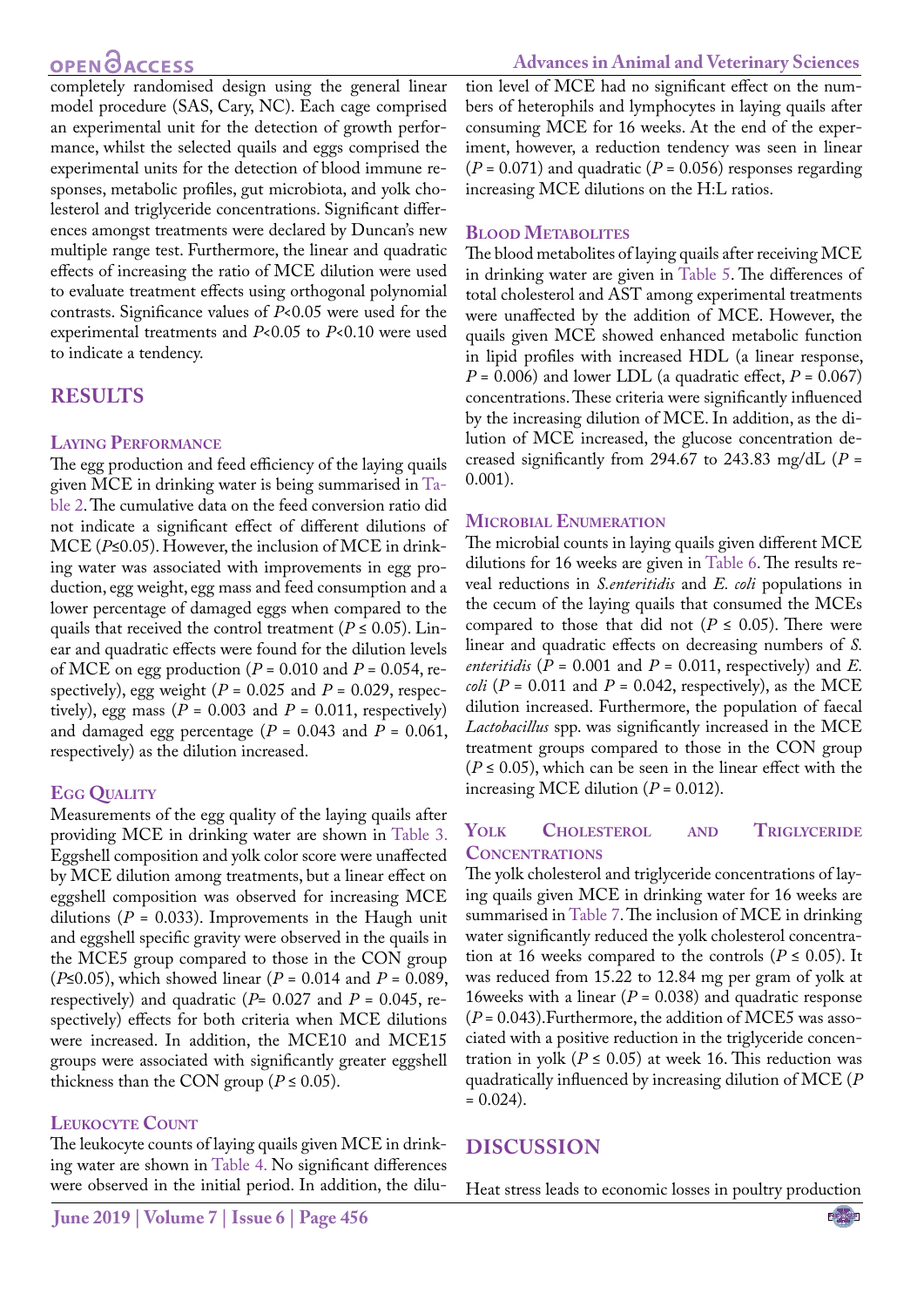<span id="page-5-0"></span>**Table 5:** Effects of mangosteen (*Garcinia mangostana*) pericarp extract in drinking water on blood metabolites in laying quails<sup>1</sup>

| Criteria        | <b>CON</b>            | MCE <sub>5</sub>    | MCE <sub>10</sub>   | <b>MCE15</b>        | SEM <sup>3</sup> |       | $P$ - value |
|-----------------|-----------------------|---------------------|---------------------|---------------------|------------------|-------|-------------|
|                 |                       |                     |                     |                     |                  |       | Quadratic   |
| $TC \, (mg/dL)$ | 129.39                | 118.67              | 120.40              | 122.73              | 3.170            | 0.519 | 0.507       |
| $HDL$ (mg/dL)   | 65.88 <sup>b</sup>    | 86.83 <sup>a</sup>  | 82.39a              | 83.17 <sup>a</sup>  | 2.336            | 0.006 | 0.789       |
| LDL(mg/dL)      | 24.09                 | 21.46               | 22.72               | 21.97               | 0.487            | 0.202 | 0.067       |
| $AST$ (mg/dL)   | 423.83                | 428.36              | 431.80              | 437.24              | 18.266           | 0.824 | 0.909       |
| Glucose (mg/dL) | $294.67$ <sup>a</sup> | 287.84 <sup>a</sup> | 259.50 <sup>b</sup> | 243.83 <sup>b</sup> | 5.168            | 0.001 | 0.129       |

CON = control treatment with no addition of mangosteen pericarp extract to drinking water; MCE5, MCE10, and MCE15= mangosteen pericarp extract added to drinking water at the ratio of 1:5, 1:10 and 1:15, respectively.  ${}^{1}TC$  = total cholesterol; HDL = high-density lipoprotein; LDL = low-density lipoprotein; AST = aspartate aminotransferase. <sup>2</sup>Values are presented as mean of 21 quails per treatment (n = 84 samples).

3 Standard error of the means.

Linear effect by dilution level of mangosteen pericarp extract in drinking water ( $P \le 0.05$ ).

<span id="page-5-1"></span>**Table 6:** Effects of mangosteen (*Garcinia mangostana*) pericarp extract in drinking water on microbial counts (log cfu/g of wet digesta) of laying quails<sup>1</sup>

| Criteria               | <b>CON</b>        | MCE <sub>5</sub>  | MCE <sub>10</sub> | <b>MCE15</b>      | SEM <sup>2</sup> | $P$ - value |           |
|------------------------|-------------------|-------------------|-------------------|-------------------|------------------|-------------|-----------|
|                        |                   |                   |                   |                   |                  | Linear      | Quadratic |
| Salmonella enteritidis | 6.67a             | 4.38 <sup>b</sup> | 4.24 <sup>b</sup> | $4.34^{b}$        | 0.278            | 0.001       | 0.011     |
| Lactobacillus spp.     | 5.22 <sup>b</sup> | 7.72 <sup>a</sup> | 7.68 <sup>a</sup> | $7.60^{\circ}$    | 0.327            | 0.011       | 0.042     |
| Escherichia coli       | 7.11 <sup>a</sup> | 4.82 <sup>b</sup> | $4.44^{b}$        | 5.19 <sup>b</sup> | 0.306            | 0.012       | 0.128     |

CON = control treatment with no addition of mangosteen pericarp extract to drinking water; MCE5, MCE10, and MCE15 = mangosteen pericarp extract added to drinking water at the ratio of 1:5, 1:10 and 1:15, respectively.

1 Values are presented as mean of 21 quails per treatment (n = 84 samples).

2 Standard error of the means.

Linear effect by dilution level of mangosteen pericarp extract in drinking water ( $P \le 0.05$ ).

<span id="page-5-2"></span>**Table 7:** Effects of mangosteen (*Garcinia mangostana*) pericarp extract in drinking water on yolk cholesterol and triglyceride concentrations in laying quails at weeks 8 and 161

| Criteria                     | <b>CON</b>           | MCE <sub>5</sub>    | MCE <sub>10</sub>  | MCE <sub>15</sub>      | SEM <sup>2</sup> | $P$ - value |           |
|------------------------------|----------------------|---------------------|--------------------|------------------------|------------------|-------------|-----------|
|                              |                      |                     |                    |                        |                  | Linear      | Quadratic |
| Yolk cholesterol (mg/g yolk) |                      |                     |                    |                        |                  |             |           |
| 8 weeks                      | 14.13                | 12.56               | 12.87              | 12.59                  | 0.373            | 0.255       | 0.174     |
| 16 weeks                     | $15.22^{\mathrm{a}}$ | 12.84 <sup>b</sup>  | 13.28 <sup>b</sup> | 13.13 <sup>b</sup>     | 0.325            | 0.038       | 0.043     |
| Triglyceride (mg/g yolk)     |                      |                     |                    |                        |                  |             |           |
| 8 weeks                      | 191.74               | 169.17              | 175.31             | 179.00                 | 3.708            | 0.354       | 0.229     |
| 16 weeks                     | 211.57 <sup>a</sup>  | 180.83 <sup>b</sup> | $197.34^{ab}$      | $195.74$ <sup>ab</sup> | 3.544            | 0.293       | 0.024     |

CON = control treatment with no addition of mangosteen pericarp extract to drinking water; MCE5, MCE10, and MCE15 = mangosteen pericarp extract added to drinking water at the ratio of 1:5, 1:10 and 1:15, respectively.

1 Values are presented as mean of 21 eggs per treatment (n = 84 samples).

2 Standard error of the means.

Linear effect by dilution level of mangosteen pericarp extract in drinking water ( $P \le 0.05$ ).

This experiment revealed that the addition of MCE to drinking water at different dilutions showed a positive association with increased laying performance and feed consumption of laying quails. This indicates that the inclusion of MCE in water can sustain the production of laying quails exposed to high temperatures. No negative influence on feed consumption or depressed laying production was found. The results are consistent with previous

published data that showed that polyphenolic compounds from plants are effective defences against losses associated with laying quail fertility and egg production [\(El-Taraba](#page-7-6)[ny, 2016\)](#page-7-6) via eliminating various physiological adaptations to heat stress. It should be stated that the laying quails were able to consume enough feed for their production needs. However, birds raised at high ambient temperature may display physiological changes associated with low feed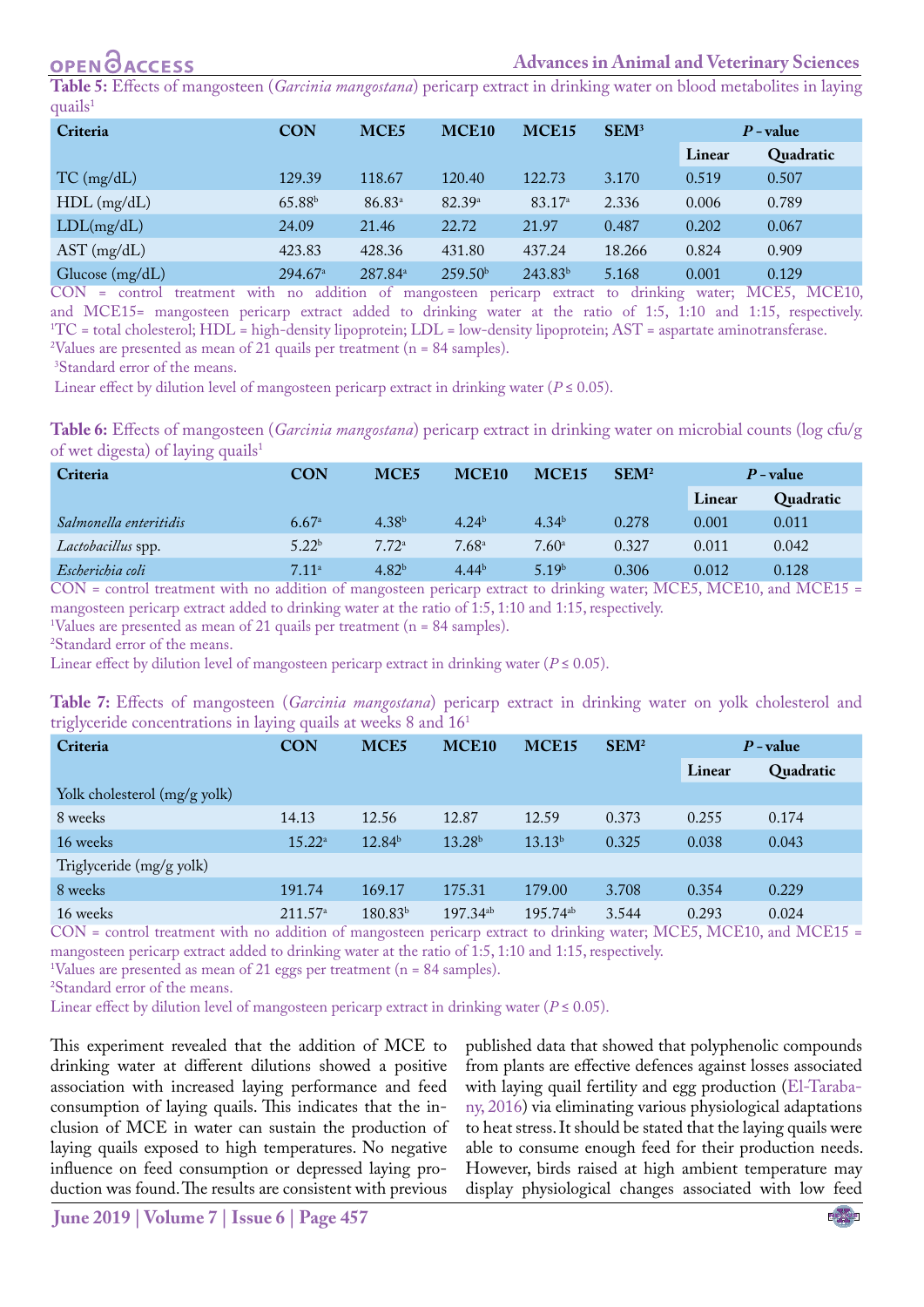# **OPENOACCESS**

consumption [\(Song et al., 2014;](#page-8-11) [Alagawany et al., 2017](#page-7-7)), which further decreases egg product. This is in agreement with the current findings.

This study also shows that eggshell parameters were positively influenced by MCE dilution. The improvement in the quality of eggshell may relate to the quails' ability to maintain homeostasis during exposure to a high ambient temperature. However, occurrences of poor eggshell quality, low specific gravity and eggshell components were observed in quails that received the control treatment; they may have been affected by a high susceptibility to respiratory alkalosis [\(Ebeid et al., 2012\)](#page-7-8) and lower calcium and protein concentrations [\(Zhou et al., 1998](#page-8-12)). These detrimental effects are severe problems for laying chickens because they cause a lower blood concentration of carbon dioxide, which is used for the synthesis of bicarbonate ([Borges et](#page-7-9) [al., 2007\)](#page-7-9) and less protein for egg synthesis [\(Zhou et al.,](#page-8-12) [1998\)](#page-8-12). Limitation of these substances negatively affects eggshell quality and Haugh unit. Although the effect of MCE in drinking water to alleviate heat stress has not been established, positive effects may be explained by the function of some active components in mangosteen pericarp .It has been found in many trials that the pericarp of mangosteen contains large amounts of polyphenolic compounds that play an important antioxidant role ([Jung et](#page-8-13) [al., 2006](#page-8-13); [Mohamed et al., 2014](#page-8-4); [Tjahjani et al., 2014\)](#page-8-9). This might inhibit the production of reactive oxygen species before attacking macromolecules, resulting in the prevention of lipid peroxidation and protein degradation ([Maqsood et](#page-8-14) [al., 2015\)](#page-8-14).This presents as poor quality albumen freshness, as indicated by Haugh unit measurement. However, the current study did not find significantly increased yolk color scores in the MCE-supplemented treatments. The lack of significant difference may be due to the method of extracting mangosteen pericarp to purify anthocyanin. It should be noted that the different dilutions of MCE in drinking water are non-toxic and could be an alternative approach to improving albumen freshness and eggshell quality.

Heterophil-to-lymphocyte ratio is commonly used as an indicator of stress in birds [\(Cotter, 2015](#page-7-10)). Previous reports showed that birds typically respond to heat stress via increased secretion of glucocorticoids ([Gross and Siegel,](#page-7-11) [1983\)](#page-7-11). This mechanism not only decreases macrophage activity but also responsively increases blood glucose concentration [\(Soleimani and Zulkifli, 2010\)](#page-8-15).The defence mechanism for chronic stress has a greater impact on the H:L ratio than on corticosterone concentration. An increased number of heterophils has been shown to impair lymphocyte function and increase infectious disease and inflammation. This study found that quails in the MCE-supplemented groups tended towards a decreased H:L ratio  $(P = 0.071)$  and blood glucose concentration  $(P = 0.001)$ . The reductions in these values might be associated with

#### **Advances in Animal and Veterinary Sciences**

the alleviation of heat stress by MCE phytochemicals inhibiting the migration of heterophilgranulocytes from the marginated pool into the blood stream [\(Harmon, 1998](#page-7-12)). This mechanism benefits the immune cellular response by defending against the invasion of pathogens. Glucose is a key metabolic substance in animals and can be released in response to stress. It has been shown that birds commonly increase the glucose level in the bloodstream during stressful events. The effects of increasing stress-hormone secretion through activation of the HPA axis lead to an increase in the ratio of H:L. This result was found with the reduction of glucose concentration in the laying quails receiving MCE treatment, which might be rich in several antioxidant compounds. These components have a potential effect on free-radical scavenging activity. It was consequently altered lowering in glucose concentration by inhibiting glucocorticoids secretion. The decreasing H:L ratio and glucose concentration indicate an influence on immunity and alleviation of stress in laying quails.

The dilution amount of MCE had a sustained influence on gut microflora.Numerous studies have found an inhibitory effect of polyphenolic compounds obtained from mangosteen pericarp on pathogenic invasion. These findings are consistent with those of this study, in which MCE treatments reduced *S.enteritis* and *E. coli*. According t[o Cha](#page-7-13)[narat et al. \(1997\)](#page-7-13), the presence of polysaccharides in mangosteen pericarp can induce the activity of phagocytic cells against *S. enteritidis.* [Sundaram et al. \(1983\)](#page-8-16) also showed that active compounds from the mangosteen pericarp can kill *E. coli.* A polyphenol isolated from mangosteen also acts as a prebiotic, and it has been revealed earlier that this mechanism begins after the intake of food rich in high-polyphenol compounds ([Hidalgo et al.,2012](#page-7-14)). In the current study, the laying birds that received MCE showed significantly modulated *Lactobacillus* spp., suggesting that active compounds in mangosteen pericarp and their derivatives may exert colonic microbial population effects, in agreement with Cardona et al. (2013). This might explain the improved laying performance observed in this study and suggests that MCE treatment would be a suitable method for raising laying quails in tropical countries.

It has been reported that providing mangosteen pericarp at a level of 1 g per kg diet to laying hens during a high production period significantly reduced blood triglyceride and yolk cholesterol concentrations. The lowering of yolk cholesterol level by mangosteen pericarp supplementation is consistent with the finding in this study that yolk cholesterol concentration linearly decreased from 15.22 to 12.84 mg per gram of yolk when MCE was given in drinking water. A lower concentration of yolk cholesterol in quails receiving MCE is associated with the ability of active compounds to regulate cholesterol biosynthesis. Following the observation of [Zadernowski et al. \(2009\),](#page-8-3)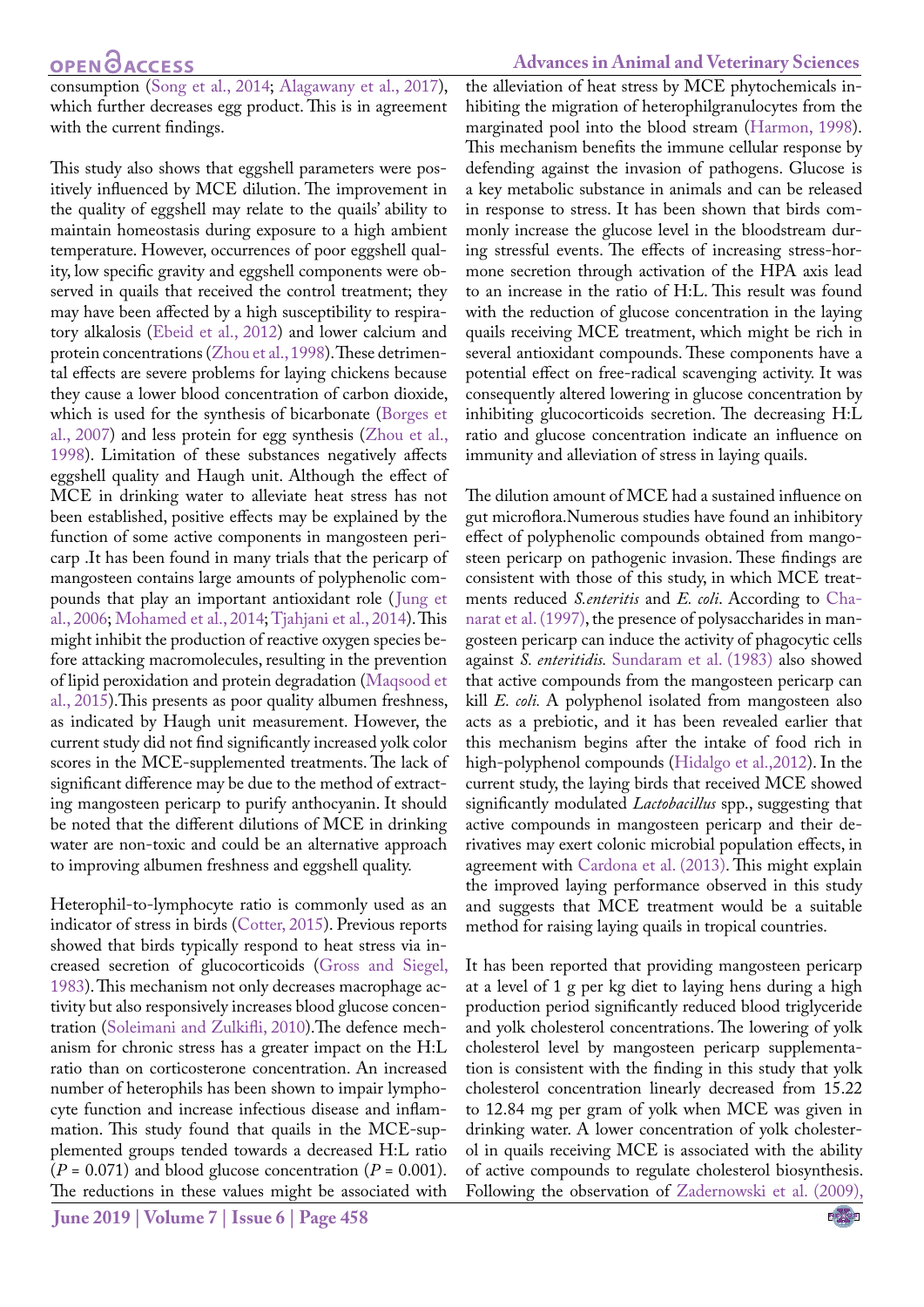# **OPEN**OACCESS

who showed that mangosteen is a source of xanthones and phenolic compounds such as α-mangostin and tannin. [Chang et al. \(2001\)](#page-7-15) showed that secondary metabolites of mangosteen, especially tannins, could suppress the activity of hydroxy-methyl glutaryl CoA reductase (HMG-CoA reductase) in the mevalonate pathway. The decreasing HMG-Co A reductase will increase the catabolic metabolism of low-density lipoprotein and total cholesterol concentrations before being used for cholesterol biosynthesis in the liver, in agreement with our findings. Furthermore, the MCE at different dilutions had no harmful effect on the liver of the laying quails. Therefore, MCE could also be used to solve the problem of high cholesterol concentrations in egg yolks, representing a health benefit for consumers.

In conclusion, we found that mangosteen pericarp extract in the drinking water of laying quails raised in summer has positive effects on their laying performance and egg quality and regulates the balance of gut microbiota. Therefore, providing MCE in drinking water could be a potential approach in reducing the heat stress by strengthening the laying performance and immunity of high-producing laying quails without any detrimental effect on their metabolic profiles.

#### **ACKNOWLEDGEMENTS**

The authors are thankful to Anek Farm (Ang Thong, Thailand) for providing laying quails, research facilities, and financial support.

### **CONFLICT OF INTEREST**

We certify that there is no conflict of interest with any financial organization regarding the material discussed in the manuscript.

## **AUTHOR CONTRIBUTIONS**

W. Boontiam designed the project, performed experiment and data analysis, drafted the manuscript. P. Kumari assisted with manuscript preparation. All authors discussed the results and comments on the manuscript.

#### **REFERENCES**

- <span id="page-7-2"></span>• Ahmad T, Khalid T, Mushtaq T, Mirza MA, Nadeem A, Babar ME, Ahmad G (2008). Effect of potassium chloride supplementation in drinking water on broiler performance under heat stress conditions. Poult. Sci. 87: 1276 - 1280.
- <span id="page-7-7"></span>• Alagawany M, Farag MR, Abdel-Hack ME, Patra A (2017). Heat stress: effects on productive and reproductive performance of quail. Worlds Poult. Sci. J. 73:747-756.

#### **Advances in Animal and Veterinary Sciences** [https://doi.org/10.1017/S0043933917000782](https://doi.org/10.1017/S0043933917000782 )

- <span id="page-7-3"></span>• Alipour F, Hassanabadi A, Golian A, Nassiri-Moghaddam H (2015). Effect of plant extracts derived from thyme on male broiler performance. Poult. Sci. 94:2630-2634. [https://doi.](https://doi.org/10.3382/ps/pev220 ) [org/10.3382/ps/pev220](https://doi.org/10.3382/ps/pev220 )
- <span id="page-7-9"></span>• Borges S, Da Silva AF, Maiorka A (2007). Acid-base balance in broilers. Worlds. Poult. Sci. J. 63: 73 - 81. [https://doi.](https://doi.org/10.1017/S0043933907001286 ) [org/10.1017/S0043933907001286](https://doi.org/10.1017/S0043933907001286 )
- • Cardona F, Andrés-Lacueva A, Tulipani S, Tinahones FJ (2013). Benefits of polyphenols on gut microbiota and implications in human health. J. Nutr. Biochem. 24: 1415 - 1422. [https://](https://doi.org/10.1016/j.jnutbio.2013.05.001 ) [doi.org/10.1016/j.jnutbio.2013.05.001](https://doi.org/10.1016/j.jnutbio.2013.05.001 )
- <span id="page-7-13"></span>• [Chanarat P, Chanarat N, Fujihara M, Nagumo T \(1997\).](https://doi.org/10.1016/j.jnutbio.2013.05.001 )  [Immunopharmacological activity of polysaccharide from](https://doi.org/10.1016/j.jnutbio.2013.05.001 )  [the pericarb of mangosteen garcinia: phagocytic intracellular](https://doi.org/10.1016/j.jnutbio.2013.05.001 )  [killing activities. J. Med. Assoc. Thai. 80:149-154.](https://doi.org/10.1016/j.jnutbio.2013.05.001 )
- <span id="page-7-15"></span>• Chang JJ, Chen TH, Chan P, Chen YJ, Hsu FL, Lo MY, Lin JY (2001). The in vitro inhibitory effect of tannin derivatives on 3-hydroxy-3-methylglutaryl-coenzyme a reductase on vero cells. Pharmacol. 64: 224 - 228. [https://doi.](https://doi.org/10.1159/000056099 ) [org/10.1159/000056099](https://doi.org/10.1159/000056099 )
- <span id="page-7-4"></span>• Chen LG, Yang LL, Wang CC (2008). Anti-inflammatory activity of mangostins from Garcinia mangostana. Food. Chem. Toxic. 46: 688 - 693. [https://doi.org/10.1016/j.](https://doi.org/10.1016/j.fct.2007.09.096 ) [fct.2007.09.096](https://doi.org/10.1016/j.fct.2007.09.096 )
- <span id="page-7-10"></span>• Cotter PF (2015) An examination of the utility of heterophillymphocyte ratios in assessing stress of caged hens. Poult. Sci. 94:512-517. [https://doi.org/10.3382/ps/peu009](https://doi.org/10.3382/ps/peu009 )
- • Diaz-Sanchez S, D'Souza D, Biswas D, Hanning I (2015). Botanical alternatives to antibiotics for use in organic poultry production. Poult. Sci. 94:1419-1430. [https://doi.](https://doi.org/10.3382/ps/pev014 ) [org/10.3382/ps/pev014](https://doi.org/10.3382/ps/pev014 )
- <span id="page-7-8"></span>• Ebeid T, Suzuki T, Sugiyama T (2012). High ambient temperature influences eggshell quality and calbindin-D28k localization of eggshell gland and all intestinal segments of laying hens. Poult. Sci. 91: 2282 - 2287. [https://doi.](https://doi.org/10.3382/ps.2011-01898 ) [org/10.3382/ps.2011-01898](https://doi.org/10.3382/ps.2011-01898 )
- <span id="page-7-5"></span>• Eisen EJ, Bohren BB, Mckean HE (1962). The Haugh unit as a measure of egg albumen quality. Poult. Sci. 41:1461-1468. [https://doi.org/10.3382/ps.0411461](https://doi.org/10.3382/ps.0411461 )
- <span id="page-7-6"></span>• El-Tarabany MS (2016). Effect of thermal stress on fertility and egg quality of Japanese quail. J. Therm. Biol. 61:38 - 43. [https://doi.org/10.1016/j.jtherbio.2016.08.004](https://doi.org/10.1016/j.jtherbio.2016.08.004 )
- <span id="page-7-0"></span>• Garriga C, Hunter RR, Amat C, Planas JM, Mitchell MA, Moreto M (2006). Heat stress increases apical glucose transport in the chicken jejunum. Am. J. Physiol. Regul. Integr. Comp. Physiol. 290: R195 - R201. [https://doi.](https://doi.org/10.1152/ajpregu.00393.2005 ) [org/10.1152/ajpregu.00393.2005](https://doi.org/10.1152/ajpregu.00393.2005 )
- <span id="page-7-11"></span>• Gross W, Siegel H (1983). Evaluation of the heterophil/ lymphocyte ratio as a measure of stress in chickens. Avian. Dis. 972 - 979. [https://doi.org/10.2307/1590198](https://doi.org/10.2307/1590198 )
- <span id="page-7-12"></span>• Harmon BG (1998). Avian heterophils in inflammation and disease resistance. Poult. Sci. 77: 972 - 977. [https://doi.](https://doi.org/10.1093/ps/77.7.972 ) [org/10.1093/ps/77.7.972](https://doi.org/10.1093/ps/77.7.972 )
- <span id="page-7-14"></span>• Hidalgo M, Oruna-Concha MJ, Kolida S, Walton GE, Kallithraka S, Spencer JP, de Pascual-(2012). Metabolism of anthrocyanins by human gut microflora and their influence on gut bacterial growth. J. Agric. Food. Chem. 60: 3882 - 3890. <https://doi.org/10.1021/jf3002153>
- <span id="page-7-1"></span>• Honda BTB, Calefi AS, Costola-de-Souza C, Quinteiro-Filho Wm, Fonseca JGS, de Paula VF, Palermo-Neto J (2015). Effects of heat stress on peripheral T and B lymphocyte profiles and IgG and IgM serum levels in broiler chickens